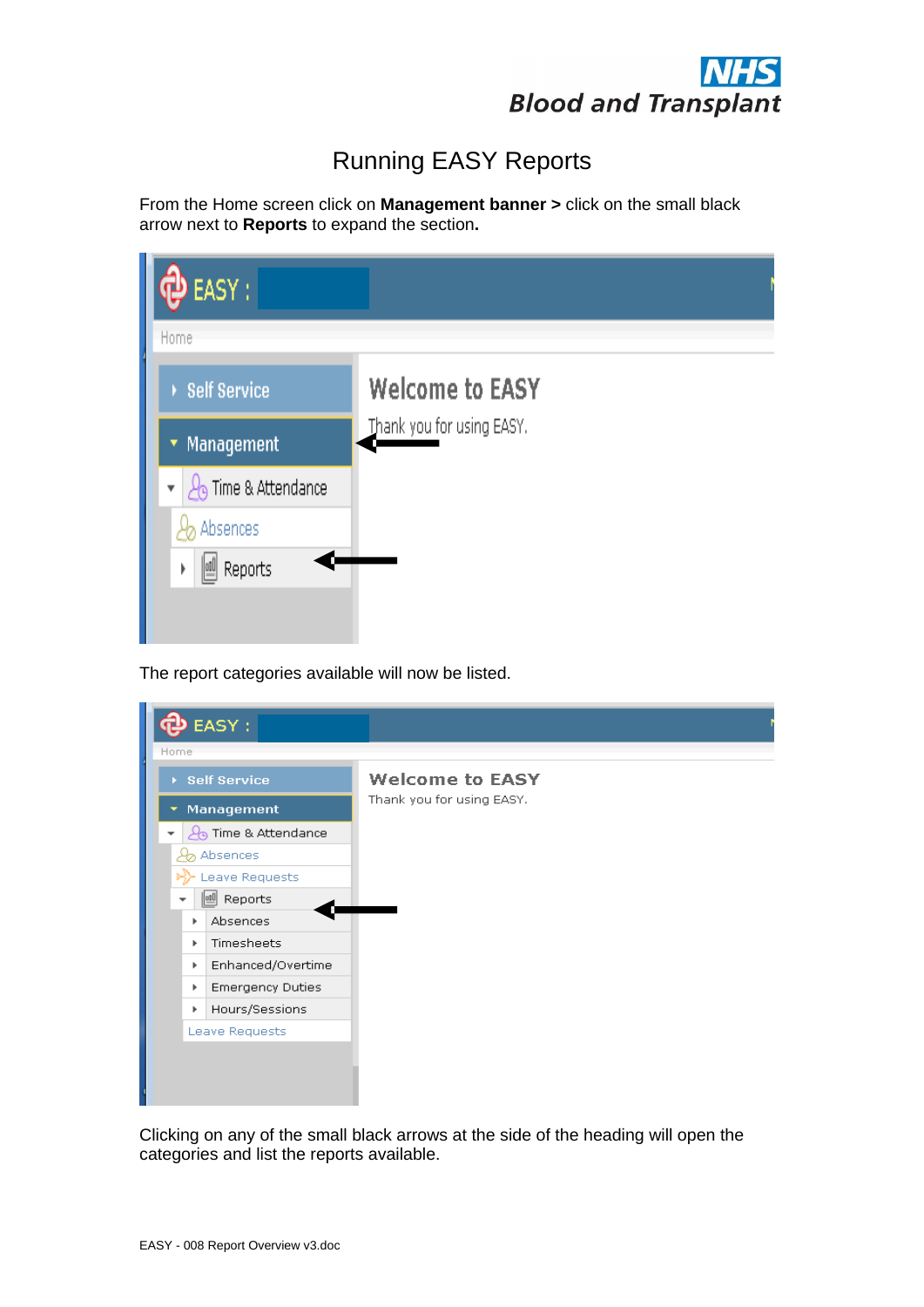

To run any of the reports

Click on the desired report from the list shown and enter the criteria requested on the screen and then press the Run Report button.

Example below is Absences > Absence by Individual



The report task manager will ask you to decide the priority of your request and give you an option to schedule the report for a later date and time. Press the Confirm button to run the report immediately or to confirm the schedule.

| Absence Types: <b>Gickness</b>                                                                                                                               |                         |  |
|--------------------------------------------------------------------------------------------------------------------------------------------------------------|-------------------------|--|
| A request to run Absences By Individual report has been made.                                                                                                |                         |  |
| This process will be queued to run in the background as soon as<br>resources are availible. Please choose any additional options and<br>confirm the request: |                         |  |
| Priority:                                                                                                                                                    | Medium -                |  |
| Do not process until after:                                                                                                                                  |                         |  |
| email me when the task is complete: $\Box$                                                                                                                   |                         |  |
|                                                                                                                                                              | Abort<br><b>Confirm</b> |  |

You will see an information message at the top of the screen and the report status under the Tasks banner: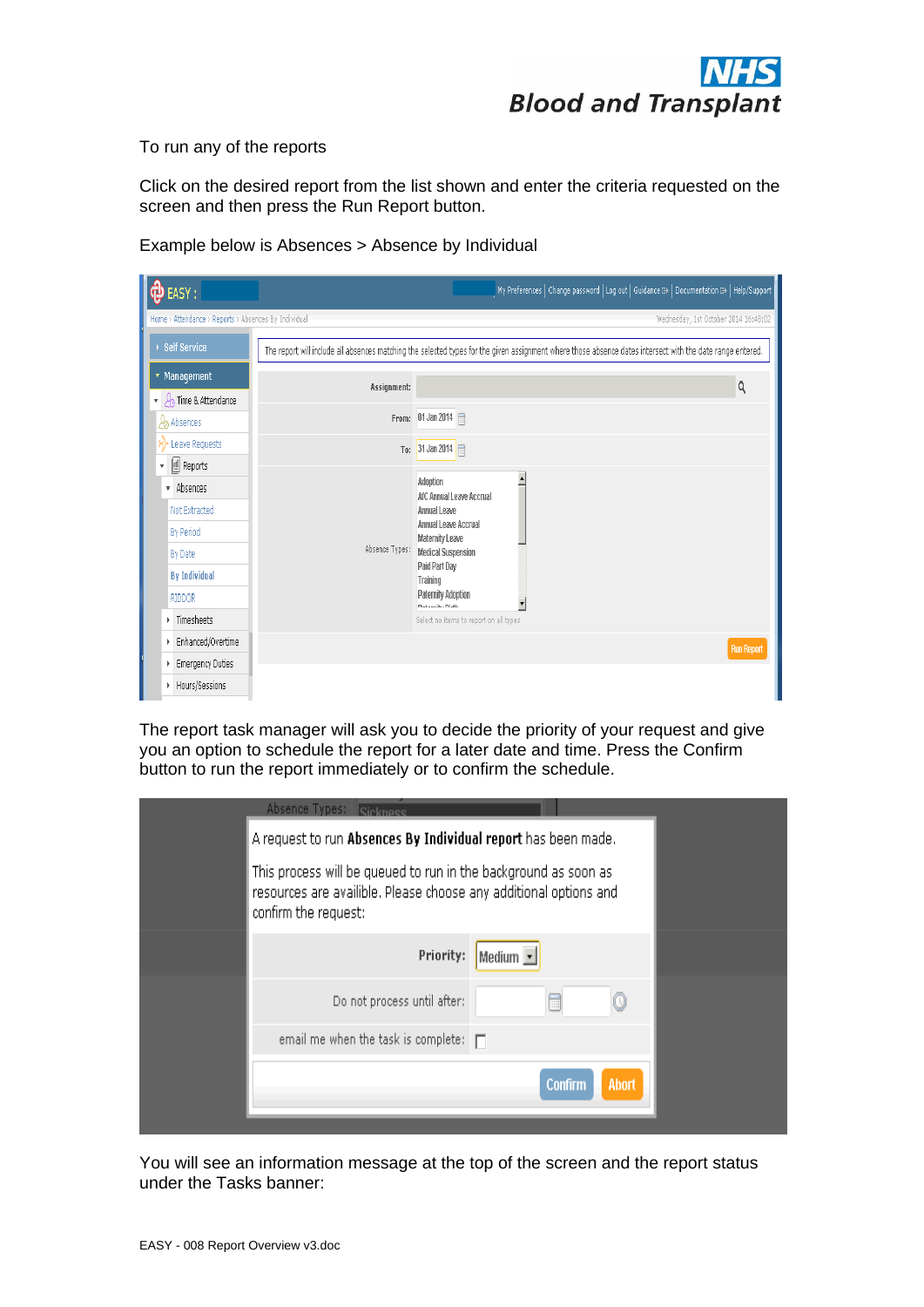| EASY:                                                                                        | My Preferences   Change password                                                                                                                                                                                                |
|----------------------------------------------------------------------------------------------|---------------------------------------------------------------------------------------------------------------------------------------------------------------------------------------------------------------------------------|
| Home > Attendance > Reports > Absences By Individual                                         |                                                                                                                                                                                                                                 |
| ▶ Self Service                                                                               | Absences By Individual report has been queued                                                                                                                                                                                   |
| ▶ Management                                                                                 | 01 May 2012 $\Box$<br>From:                                                                                                                                                                                                     |
| $\triangleright$ Reminders<br>$7$ Tasks                                                      | 01 Nov 2012 $\Box$<br>To:                                                                                                                                                                                                       |
| Absences By Individual report 算<br>Held until 01 Nov 2012 11:00<br>View detailed task status | Paid Part Day<br>Training<br><b>Paternity Adoption</b><br><b>Paternity Birth</b><br><b>Sickness</b>                                                                                                                             |
|                                                                                              | Absence Types:<br>Special<br><b>Unpaid Authorised Special (Days)</b><br><b>Unpaid Authorised Special (Hrs)</b><br>Unpaid Unauthorised Special (Days)<br>▼<br>The control of the proof the problem of the properties of the pro- |

| EASY:                                                |                |     |                                                                                                                                                                          | My Preferences   Change password |
|------------------------------------------------------|----------------|-----|--------------------------------------------------------------------------------------------------------------------------------------------------------------------------|----------------------------------|
| Home > Attendance > Reports > Absences By Individual |                |     |                                                                                                                                                                          |                                  |
| ▶ Management                                         |                |     | Absences By Individual report has been queued                                                                                                                            | ×                                |
| $\rightarrow$ Reminders                              | From:          |     | 01 Oct 2011                                                                                                                                                              |                                  |
| ▼ Tasks<br>Absences By Individual report 算           |                | To: | $ 05 \text{ Oct } 2012 $                                                                                                                                                 |                                  |
| Queued<br>View detailed task status                  | Absence Types: |     | <b>Medical Suspension</b><br>Paid Part Day<br>Training<br>Paternity Adoption<br>Paternity Birth<br>Sickness<br><b>Special</b><br><b>Unpaid Authorised Special (Days)</b> |                                  |

|                                                                                    | <b>DIOOU dilu Transpidiit</b>                                                                                    |
|------------------------------------------------------------------------------------|------------------------------------------------------------------------------------------------------------------|
|                                                                                    | Scheduled report - you can now exit the screen (see retrieving reports further down)                             |
| <b>DEASY</b>                                                                       | $\left\lceil$ My Preferences $\right\lceil$ Change password $\left\lceil$                                        |
| Home > Attendance > Reports > Absences By Individual<br>$\rightarrow$ Self Service |                                                                                                                  |
| > Management                                                                       | Absences By Individual report has been queued                                                                    |
| $\rightarrow$ Reminders                                                            | From: 01 May 2012<br>To: 01 Nov 2012                                                                             |
| $\blacktriangledown$ Tasks<br>Absences By Individual report 算                      | $\overline{\phantom{0}}$<br>Paid Part Day                                                                        |
| Held until 01 Nov 2012 11:00                                                       | Training<br>Paternity Adoption<br>Paternity Birth                                                                |
| View detailed task status                                                          | Sickness<br>Absence Types: Special                                                                               |
|                                                                                    | Unpaid Authorised Special (Days)<br><b>Unpaid Authorised Special (Hrs)</b><br>Unpaid Unauthorised Special (Days) |
|                                                                                    | Thursdall the code colorad Constant (Pays)                                                                       |
| Non-scheduled report - wait for report to run.                                     |                                                                                                                  |
| <b>DEASY</b>                                                                       | My Preferences   Change password                                                                                 |
| Home > Attendance > Reports > Absences By Individual<br>> Management               | Absences By Individual report has been queued                                                                    |
| Reminders                                                                          |                                                                                                                  |
| * Tasks                                                                            | From: 01 Oct 2011<br>To: 05 Oct 2012                                                                             |
| Absences By Individual report 算                                                    | <b>Medical Suspension</b><br>∸                                                                                   |
| Queued<br>View detailed task status                                                | Paid Part Day<br>Training                                                                                        |
|                                                                                    | Paternity Adoption<br>Paternity Birth<br>Absence Types: Sickness                                                 |
|                                                                                    | Special<br>Unpaid Authorised Special (Days)                                                                      |
|                                                                                    | Once a non- scheduled report has finished running the report status will change                                  |
|                                                                                    |                                                                                                                  |
| <b>DEASY</b> :                                                                     | My Preferences                                                                                                   |
| Home > Attendance > Reports > Absences By Individual                               |                                                                                                                  |
| > Management                                                                       | Assignment:                                                                                                      |
| $\rightarrow$ Reminders                                                            | From: 01 Oct 2011                                                                                                |
| * Tasks<br>Absences By Individual report                                           | To: $05$ Oct 2012                                                                                                |
| Complete                                                                           | ₫<br><b>Medical Suspension</b><br>Paid Part Day                                                                  |
| View detailed task status                                                          | Training<br><b>Paternity Adoption</b>                                                                            |
|                                                                                    | Paternity Birth<br>Absence Types: Sickness                                                                       |
|                                                                                    | Special                                                                                                          |
|                                                                                    | Click on the green section under the Tasks banner to retrieve your report.                                       |
|                                                                                    |                                                                                                                  |
| EASY - 008 Report Overview v3.doc                                                  |                                                                                                                  |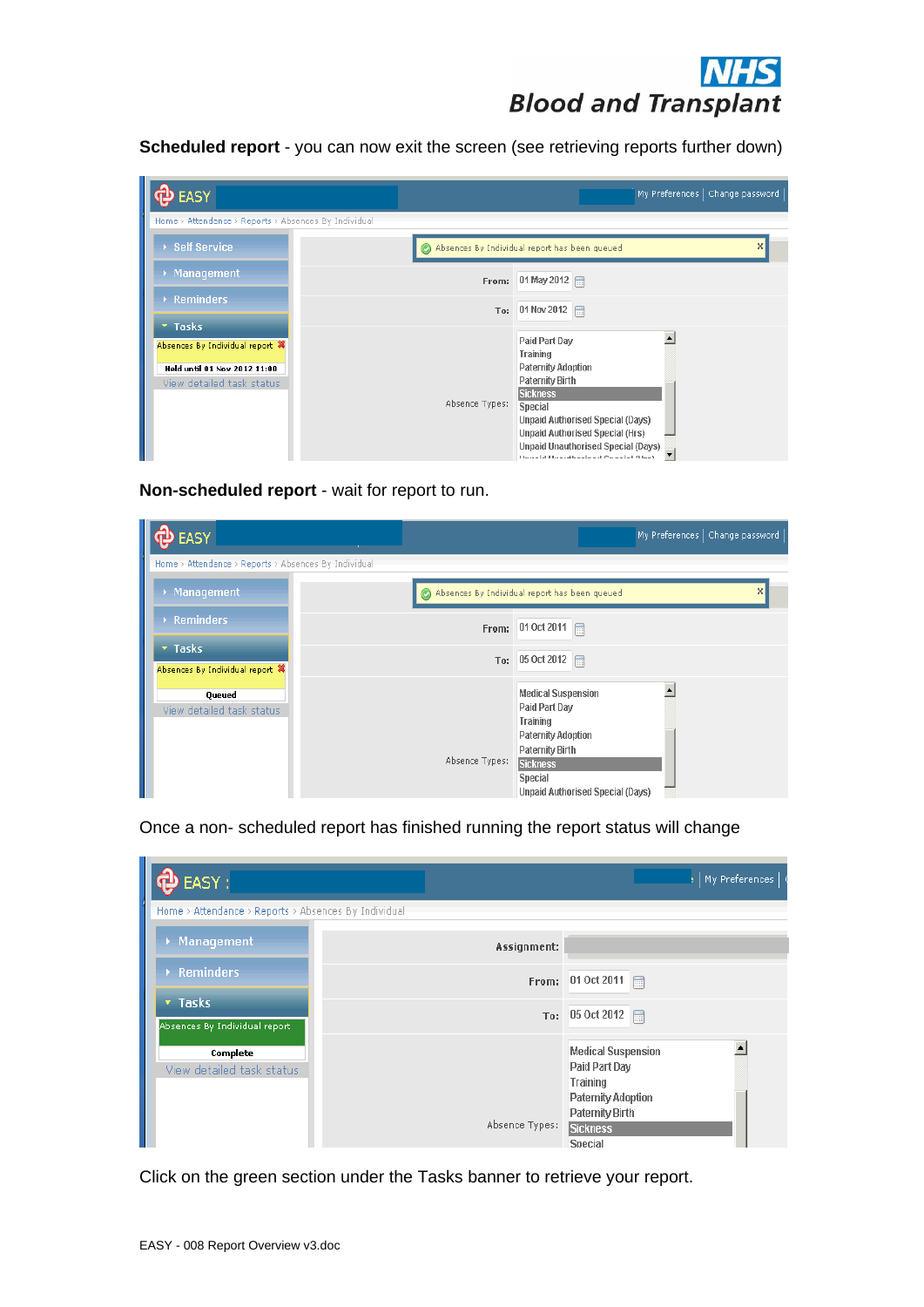

| 中 EASY :                   |          | My Preferences   Change password   Log o                                             |
|----------------------------|----------|--------------------------------------------------------------------------------------|
| Home > Tasks > View Result |          |                                                                                      |
| ▶ Management               |          | Absences By In 0 The results of this task will remain availible for the next 30 days |
| $\rightarrow$ Reminders    | • Result |                                                                                      |
| $\overline{ }$ Tasks       |          | Result Success                                                                       |
| No tasks found             |          | Queued 5th Oct 2012 14:08                                                            |
|                            |          | Completed 5th Oct 2012 14:09                                                         |
| View detailed task status  |          | Files EASY_Absences_By_Individual_2012_10_05.xls                                     |

## Select open or save.

|                           | Completed 5th Oct 2012 14:09                                                                                                                                                      |  |
|---------------------------|-----------------------------------------------------------------------------------------------------------------------------------------------------------------------------------|--|
| View detailed task status | Files EASY Absences By Individual 2012 10 05.xls                                                                                                                                  |  |
|                           | $\mathbf{x}$<br><b>File Download</b>                                                                                                                                              |  |
|                           | Do you want to open or save this file?                                                                                                                                            |  |
|                           | Name: EASY_Absences_By_Individual_2012_10_05.xls<br>eh<br>Type: Microsoft Excel Worksheet, 9.50KB                                                                                 |  |
|                           | From: nhsbt.easy.giltbyte.com                                                                                                                                                     |  |
|                           | Qpen<br>Save<br>Cancel                                                                                                                                                            |  |
|                           | While files from the Internet can be useful, some files can potentially<br>harm your computer. If you do not trust the source, do not open or<br>save this file. What's the risk? |  |
|                           |                                                                                                                                                                                   |  |

| Click on the blue files line to open or save your report.<br>Home > Tasks > View Result<br>> Management<br>$\rightarrow$ Reminders<br>v Tasks<br>View detailed task status<br>View detailed task status<br>A1 FRINKS Blood & Transplant<br>A<br>$\overline{B}$ and $\overline{B}$<br>Absence Type |                              |                                                                                      |                           |                                                                                                                                                                                   |                                                                                             |         |                                                                |                                                                                                |                                      |                   |
|---------------------------------------------------------------------------------------------------------------------------------------------------------------------------------------------------------------------------------------------------------------------------------------------------|------------------------------|--------------------------------------------------------------------------------------|---------------------------|-----------------------------------------------------------------------------------------------------------------------------------------------------------------------------------|---------------------------------------------------------------------------------------------|---------|----------------------------------------------------------------|------------------------------------------------------------------------------------------------|--------------------------------------|-------------------|
| $\mathbf{\Phi}$ EASY :<br>No tasks found<br>Microsoft Excel - EASY_Absences_By_Individual_2012_10_05[1].xls<br>$\frac{4}{5}$ Name: $\frac{8}{5}$<br>$\frac{6}{7}$<br>$\frac{9}{10}$ Sickness<br>$\frac{11}{12}$ Sickness                                                                          |                              |                                                                                      |                           |                                                                                                                                                                                   |                                                                                             |         |                                                                |                                                                                                |                                      |                   |
| 图 Ble Edit View Insert Format Iools Data Window Help                                                                                                                                                                                                                                              |                              |                                                                                      |                           |                                                                                                                                                                                   |                                                                                             |         | $^{\prime}$ My Preferences $\vert$ Change password $\vert$ Log |                                                                                                |                                      |                   |
|                                                                                                                                                                                                                                                                                                   |                              |                                                                                      |                           |                                                                                                                                                                                   |                                                                                             |         |                                                                |                                                                                                |                                      |                   |
|                                                                                                                                                                                                                                                                                                   |                              | Absences By In 0 The results of this task will remain availible for the next 30 days |                           |                                                                                                                                                                                   |                                                                                             |         |                                                                |                                                                                                |                                      |                   |
|                                                                                                                                                                                                                                                                                                   | · Result                     |                                                                                      |                           |                                                                                                                                                                                   |                                                                                             |         |                                                                |                                                                                                |                                      |                   |
| Mindows 2003 Desktop - Citrix XenApp Plugins for Hosted Apps [SpeedScreen On]                                                                                                                                                                                                                     |                              |                                                                                      | Result Success            |                                                                                                                                                                                   |                                                                                             |         |                                                                |                                                                                                |                                      |                   |
|                                                                                                                                                                                                                                                                                                   |                              |                                                                                      | Queued 5th Oct 2012 14:08 |                                                                                                                                                                                   |                                                                                             |         |                                                                |                                                                                                |                                      |                   |
| Select open or save.<br>Opening the report will give you an excel spreadsheet of your results which can be<br>saved by using File > save as from your toolbar menu.                                                                                                                               |                              | Completed 5th Oct 2012 14:09                                                         |                           |                                                                                                                                                                                   |                                                                                             |         |                                                                |                                                                                                |                                      |                   |
|                                                                                                                                                                                                                                                                                                   |                              |                                                                                      |                           | Files EASY_Absences_By_Individual_2012_10_05.xls                                                                                                                                  |                                                                                             |         |                                                                |                                                                                                |                                      |                   |
|                                                                                                                                                                                                                                                                                                   |                              |                                                                                      |                           |                                                                                                                                                                                   |                                                                                             |         |                                                                |                                                                                                |                                      |                   |
|                                                                                                                                                                                                                                                                                                   |                              |                                                                                      |                           |                                                                                                                                                                                   |                                                                                             |         |                                                                |                                                                                                |                                      |                   |
|                                                                                                                                                                                                                                                                                                   |                              |                                                                                      |                           | Completed 5th Oct 2012 14:09                                                                                                                                                      |                                                                                             |         |                                                                |                                                                                                |                                      |                   |
|                                                                                                                                                                                                                                                                                                   |                              |                                                                                      | <b>File Download</b>      | Files EASY Absences By Individual 2012 10 05.xls                                                                                                                                  |                                                                                             |         |                                                                |                                                                                                | $\overline{\mathbf{x}^{\mathbf{r}}}$ |                   |
|                                                                                                                                                                                                                                                                                                   |                              |                                                                                      |                           | Do you want to open or save this file?                                                                                                                                            |                                                                                             |         |                                                                |                                                                                                |                                      |                   |
|                                                                                                                                                                                                                                                                                                   |                              |                                                                                      | 国                         |                                                                                                                                                                                   | Name: EASY_Absences_By_Individual_2012_10_05.xls<br>Type: Microsoft Excel Worksheet, 9.50KB |         |                                                                |                                                                                                |                                      |                   |
|                                                                                                                                                                                                                                                                                                   |                              |                                                                                      |                           |                                                                                                                                                                                   | From: nhsbt.easy.giltbyte.com                                                               |         |                                                                |                                                                                                |                                      |                   |
|                                                                                                                                                                                                                                                                                                   |                              |                                                                                      |                           |                                                                                                                                                                                   | $Q$ pen                                                                                     | $S$ ave |                                                                |                                                                                                |                                      |                   |
|                                                                                                                                                                                                                                                                                                   |                              |                                                                                      |                           |                                                                                                                                                                                   |                                                                                             |         |                                                                |                                                                                                |                                      |                   |
|                                                                                                                                                                                                                                                                                                   |                              |                                                                                      | $\overline{2}$            | While files from the Internet can be useful, some files can potentially<br>harm your computer. If you do not trust the source, do not open or<br>save this file. What's the risk? |                                                                                             |         |                                                                |                                                                                                |                                      |                   |
|                                                                                                                                                                                                                                                                                                   |                              |                                                                                      |                           |                                                                                                                                                                                   |                                                                                             |         |                                                                |                                                                                                |                                      |                   |
|                                                                                                                                                                                                                                                                                                   |                              |                                                                                      |                           |                                                                                                                                                                                   |                                                                                             |         |                                                                |                                                                                                |                                      |                   |
|                                                                                                                                                                                                                                                                                                   |                              |                                                                                      |                           |                                                                                                                                                                                   |                                                                                             |         |                                                                |                                                                                                |                                      |                   |
|                                                                                                                                                                                                                                                                                                   |                              |                                                                                      |                           |                                                                                                                                                                                   |                                                                                             |         |                                                                |                                                                                                |                                      |                   |
|                                                                                                                                                                                                                                                                                                   |                              |                                                                                      |                           |                                                                                                                                                                                   |                                                                                             |         |                                                                |                                                                                                |                                      | $\Box$ e $\bm{x}$ |
|                                                                                                                                                                                                                                                                                                   |                              |                                                                                      |                           |                                                                                                                                                                                   |                                                                                             |         |                                                                | Type a question for help $\rightarrow$ $\rightarrow$ $\rightarrow$ $\rightarrow$ $\rightarrow$ |                                      | Jx                |
|                                                                                                                                                                                                                                                                                                   |                              |                                                                                      |                           |                                                                                                                                                                                   |                                                                                             |         |                                                                |                                                                                                |                                      |                   |
|                                                                                                                                                                                                                                                                                                   |                              |                                                                                      |                           |                                                                                                                                                                                   |                                                                                             |         |                                                                |                                                                                                |                                      |                   |
|                                                                                                                                                                                                                                                                                                   | -C -                         |                                                                                      |                           | EFFGHIJKLMT                                                                                                                                                                       |                                                                                             |         |                                                                |                                                                                                |                                      |                   |
|                                                                                                                                                                                                                                                                                                   |                              | <b>NHS Blood &amp; Transplant</b>                                                    | <b>Absence Details</b>    |                                                                                                                                                                                   |                                                                                             |         |                                                                |                                                                                                |                                      |                   |
|                                                                                                                                                                                                                                                                                                   |                              | From 02 June 2011 To 05 October 2012                                                 |                           |                                                                                                                                                                                   |                                                                                             |         |                                                                |                                                                                                |                                      |                   |
|                                                                                                                                                                                                                                                                                                   |                              |                                                                                      |                           |                                                                                                                                                                                   |                                                                                             |         | Personal Number: 1                                             |                                                                                                |                                      |                   |
|                                                                                                                                                                                                                                                                                                   | Absence Reason               | Reason Detail                                                                        | Injury                    | First Day of Cont. Last Day of Absence Absence<br>Absence Abs. Absence Start Time End Time                                                                                        |                                                                                             |         |                                                                | No.<br>Calendar Hours<br>Days                                                                  |                                      |                   |
|                                                                                                                                                                                                                                                                                                   | Headache / migraine          | Not specified                                                                        |                           | 17-Oct-2011                                                                                                                                                                       | 23-Oct-2011                                                                                 |         |                                                                |                                                                                                |                                      |                   |
|                                                                                                                                                                                                                                                                                                   | Cold, Cough, Flu - Influenza |                                                                                      |                           | 12-Dec-2011                                                                                                                                                                       | 14-Dec-2011                                                                                 |         |                                                                | $\overline{3}$                                                                                 |                                      |                   |
| $\frac{13}{14}$ Sickness                                                                                                                                                                                                                                                                          | Headache / migraine          | Headache                                                                             |                           | 16-Jan-2012                                                                                                                                                                       | 16-Jan-2012                                                                                 |         |                                                                |                                                                                                |                                      |                   |
| $\frac{15}{16}$ Sickness                                                                                                                                                                                                                                                                          | Back Problems                |                                                                                      |                           | 30-Apr-2012                                                                                                                                                                       | 30-Apr-2012                                                                                 |         |                                                                |                                                                                                |                                      |                   |
| $\frac{17}{19}$ Sickness                                                                                                                                                                                                                                                                          | Headache / migraine          |                                                                                      |                           | 14-May-2012                                                                                                                                                                       | 15-May-2012                                                                                 |         |                                                                | $\left  \begin{array}{c} 2 \end{array} \right $                                                |                                      |                   |
| $\frac{19}{20}$                                                                                                                                                                                                                                                                                   |                              |                                                                                      |                           |                                                                                                                                                                                   |                                                                                             |         |                                                                |                                                                                                |                                      |                   |
|                                                                                                                                                                                                                                                                                                   |                              |                                                                                      |                           |                                                                                                                                                                                   |                                                                                             |         |                                                                |                                                                                                |                                      |                   |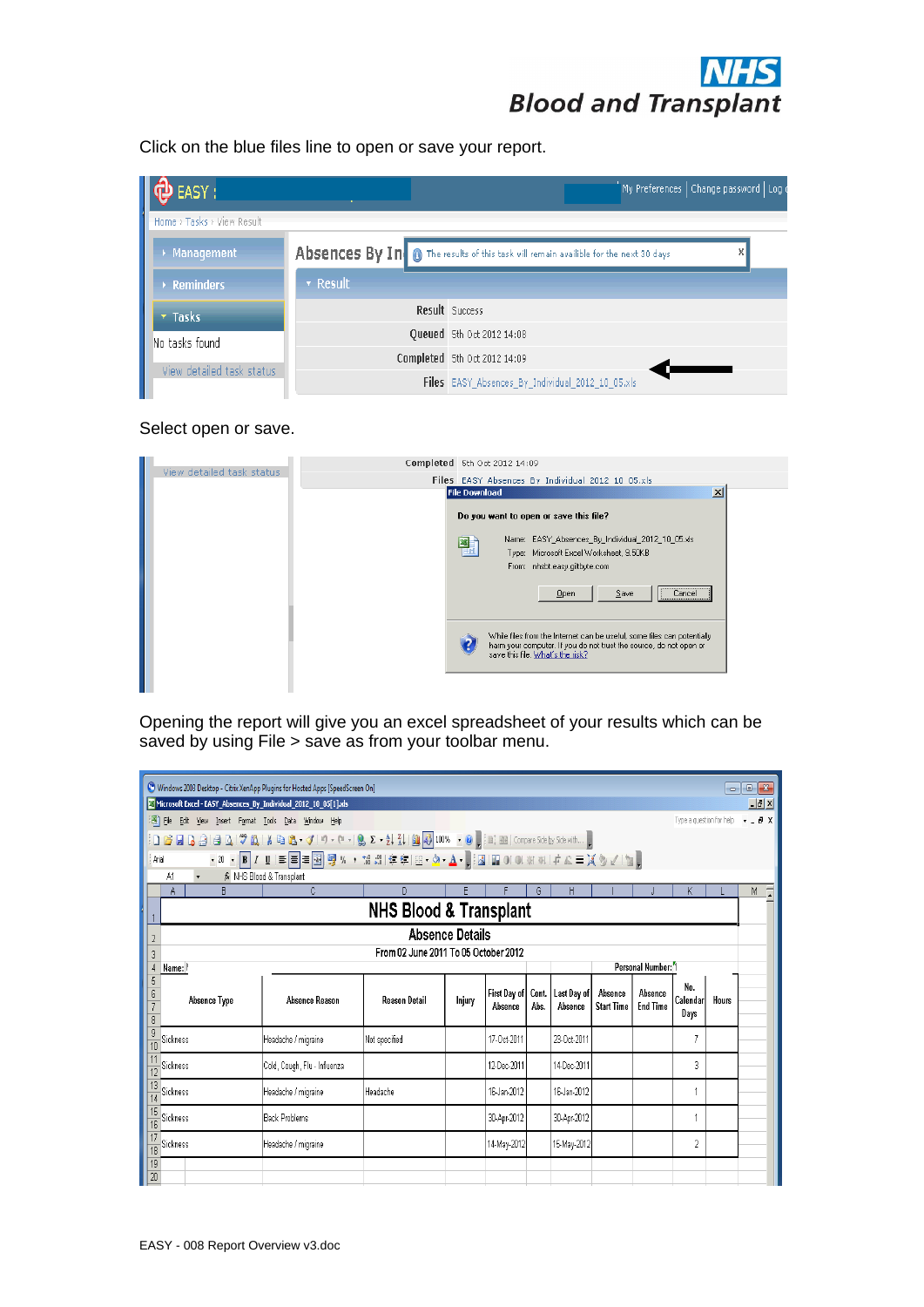

| EASY:                            |                           |  |  |  |  |  |  |  |  |
|----------------------------------|---------------------------|--|--|--|--|--|--|--|--|
| Home                             |                           |  |  |  |  |  |  |  |  |
| ▶ Self Service                   | <b>Welcome to EASY</b>    |  |  |  |  |  |  |  |  |
| $\blacktriangleright$ Management | Thank you for using EASY. |  |  |  |  |  |  |  |  |
| $\triangleright$ Reminders       |                           |  |  |  |  |  |  |  |  |
| $T$ Tasks                        |                           |  |  |  |  |  |  |  |  |
| No tasks found                   |                           |  |  |  |  |  |  |  |  |
| View detailed task status        |                           |  |  |  |  |  |  |  |  |

|                                                                                                                  |                                                                                                                                                                      | <b>DIOOU dilu Transpidiit</b>                                                              |
|------------------------------------------------------------------------------------------------------------------|----------------------------------------------------------------------------------------------------------------------------------------------------------------------|--------------------------------------------------------------------------------------------|
|                                                                                                                  | To retrieve a previously scheduled report at a later date - from the Home screen<br>click on the Tasks Banner then click on the 'View detailed task status' wording. |                                                                                            |
| <b>DEASY</b>                                                                                                     |                                                                                                                                                                      |                                                                                            |
| Home<br>▶ Self Service<br>$\rightarrow$ Management<br>$\rightarrow$ Reminders<br>$\star$ Tasks<br>No tasks found | <b>Welcome to EASY</b><br>Thank you for using EASY.<br>View detailed task status                                                                                     |                                                                                            |
|                                                                                                                  | You will now see the status of all report requests. Clicking on the wording of the<br>report you wish to view will access the report.                                |                                                                                            |
| $\boxed{\bigoplus \text{EASY}:}$                                                                                 |                                                                                                                                                                      | My Preferences   Change password   Log out   Guidance ⊞→   Documentation ⊞→   Help/Support |
| Home > Tasks > User Status                                                                                       |                                                                                                                                                                      | Friday, 21st March 2014 15:42:52                                                           |
| $\rightarrow$ Self Service                                                                                       | $\star$ In Progress                                                                                                                                                  |                                                                                            |
| $\rightarrow$ Management                                                                                         | No tasks in progress                                                                                                                                                 |                                                                                            |
| $\rightarrow$ Related                                                                                            | $\blacktriangleright$ Queued<br>Task<br>Queued By<br>Queued At                                                                                                       | On Hold Until<br>Priority                                                                  |
| ▶ Filters                                                                                                        | Absences By Individual report<br>21st Mar 2014 15:34                                                                                                                 | 21st Mar 2014 16:00<br>Low                                                                 |
| $\rightarrow$ Reminders                                                                                          | $\star$ Completed                                                                                                                                                    |                                                                                            |
| * Tasks<br>Absences By Individual report \$                                                                      | Task<br>Successful<br>Queued By<br>Queued At                                                                                                                         | Acknowledged<br>Availible Until<br>Completed                                               |
| Held until 21 Mar 2014 16:00                                                                                     | Absences By Individual report<br>!1st Mar 2014 15:33 21st Mar 2014 15:33 Yes                                                                                         | 20th Apr 2014 15:34                                                                        |
| View detailed task status                                                                                        |                                                                                                                                                                      |                                                                                            |
|                                                                                                                  |                                                                                                                                                                      |                                                                                            |
|                                                                                                                  | Click on the files line to open or save your report                                                                                                                  |                                                                                            |
| O EASY :                                                                                                         |                                                                                                                                                                      | My Preferences   Change password   Log                                                     |
| Home > Tasks > View Result                                                                                       |                                                                                                                                                                      |                                                                                            |
| $\rightarrow$ Management                                                                                         | Absences By In 0 The results of this task will remain availible for the next 30 days                                                                                 |                                                                                            |
| $\rightarrow$ Reminders                                                                                          | $\blacktriangleright$ Result                                                                                                                                         |                                                                                            |
| v Tasks                                                                                                          | Result Success                                                                                                                                                       |                                                                                            |
| No tasks found                                                                                                   | Queued 5th Oct 2012 14:08                                                                                                                                            |                                                                                            |
|                                                                                                                  | Completed 5th Oct 2012 14:09                                                                                                                                         |                                                                                            |
| View detailed task status                                                                                        |                                                                                                                                                                      | $\leftarrow$<br>Files EASY_Absences_By_Individual_2012_10_05.xls                           |

| $\ddot{\mathbf{\Phi}}$ EASY : |          | My Preferences   Change password   Log                                                      |
|-------------------------------|----------|---------------------------------------------------------------------------------------------|
| Home > Tasks > View Result    |          |                                                                                             |
| ▶ Management                  |          | Absences By In   0 The results of this task will remain availible for the next 30 days<br>X |
| ▶ Reminders                   | • Result |                                                                                             |
| <b>v</b> Tasks                |          | Result Success                                                                              |
| No tasks found                |          | Queued 5th Oct 2012 14:08                                                                   |
|                               |          | Completed 5th Oct 2012 14:09                                                                |
| View detailed task status     |          | Files EASY_Absences_By_Individual_2012_10_05.xls                                            |